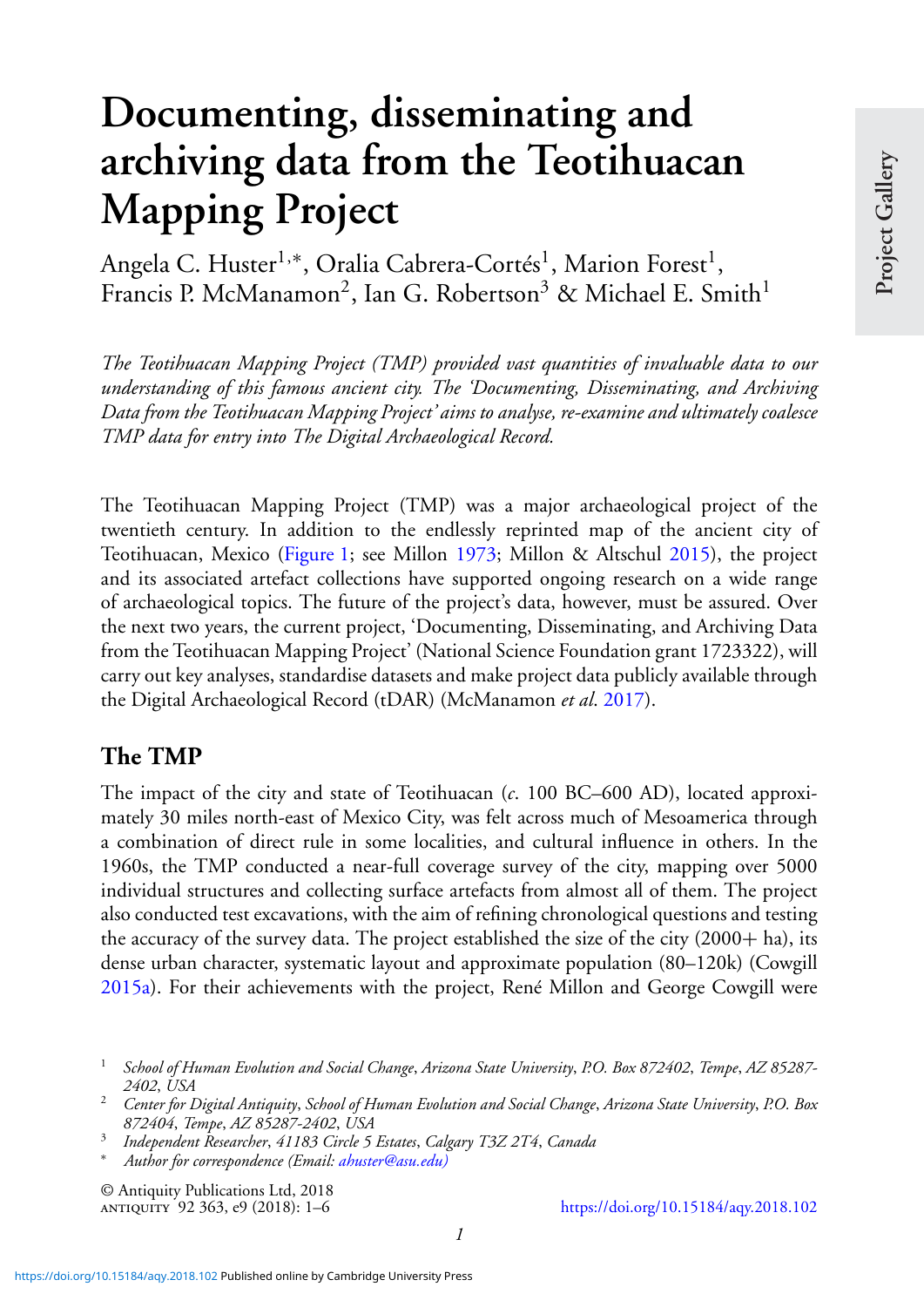*Angela C. Huster* et al.

<span id="page-1-0"></span>

*Figure 1. The Teotihuacan Mapping Project map of the ancient city (based on Millon [1973\)](#page-5-0)*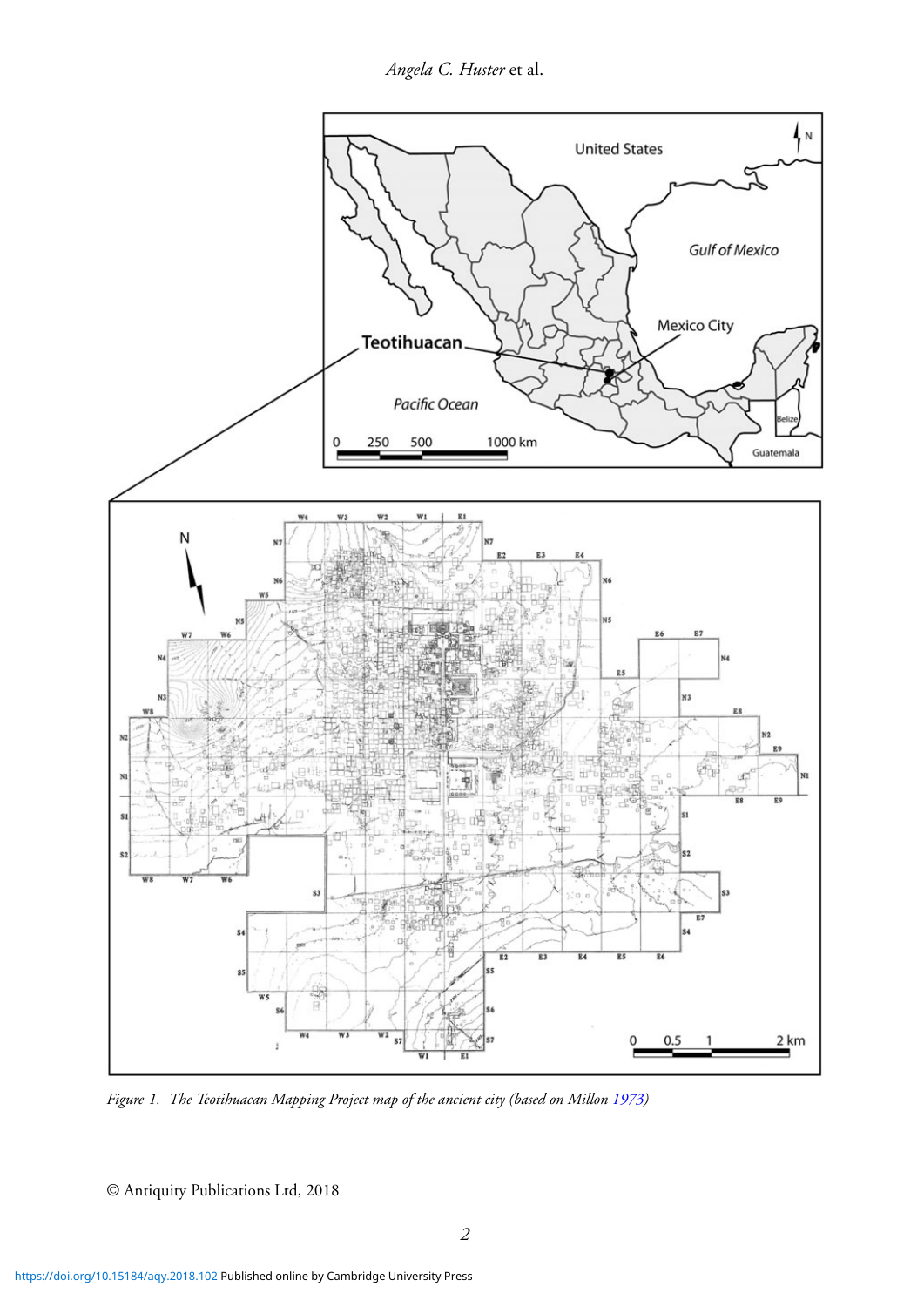

*Figure 2. Recent work on the distribution of four wealth/status classes, as inferred from Teotihuacan Mapping Project ceramic data for the Miccaotli phase occupation (adapted from Robertson [2015:](#page-5-0) fig. 4).*

given the highest honour in New World archaeology, the Alfred V. Kidder Award from the American Anthropological Association (in 2004).

The data produced by the project—particularly the artefact collections and associated digital records—have been central to studies of the ancient city (Cowgill [2015b;](#page-5-0) Robertson [2015\)](#page-5-0). Surface data were the basis for many key discoveries, such as the identification of two neighbourhoods bearing distinct ethnic identities, and of a large district devoted to ceramic production—all of which were verified by excavation. In subsequent years, studies have used TMP data to reveal much about the internal economic and social organisation of Teotihuacan, including the nature of spatio-temporal variation in wealth and status (see Robertson [2015\)](#page-5-0) (Figure 2). Despite its many successes, however, analysis and publication of TMP survey and test excavation material have been hindered by the sheer scope of the project. A few artefact types still lack basic tabulations, and others have been tabulated but the resulting data not fully analysed. For example, our understanding of the scale of obsidian production in the city, which was briefly debated and then largely dropped (see Clark [1986;](#page-5-0) Spence [1987\)](#page-5-0), can be improved with new studies on existing collections.

#### **The current project**

The current project has five goals for the TMP data: 1) completion of the study of crucial artefacts, including those used to infer craft production, exchange and other economic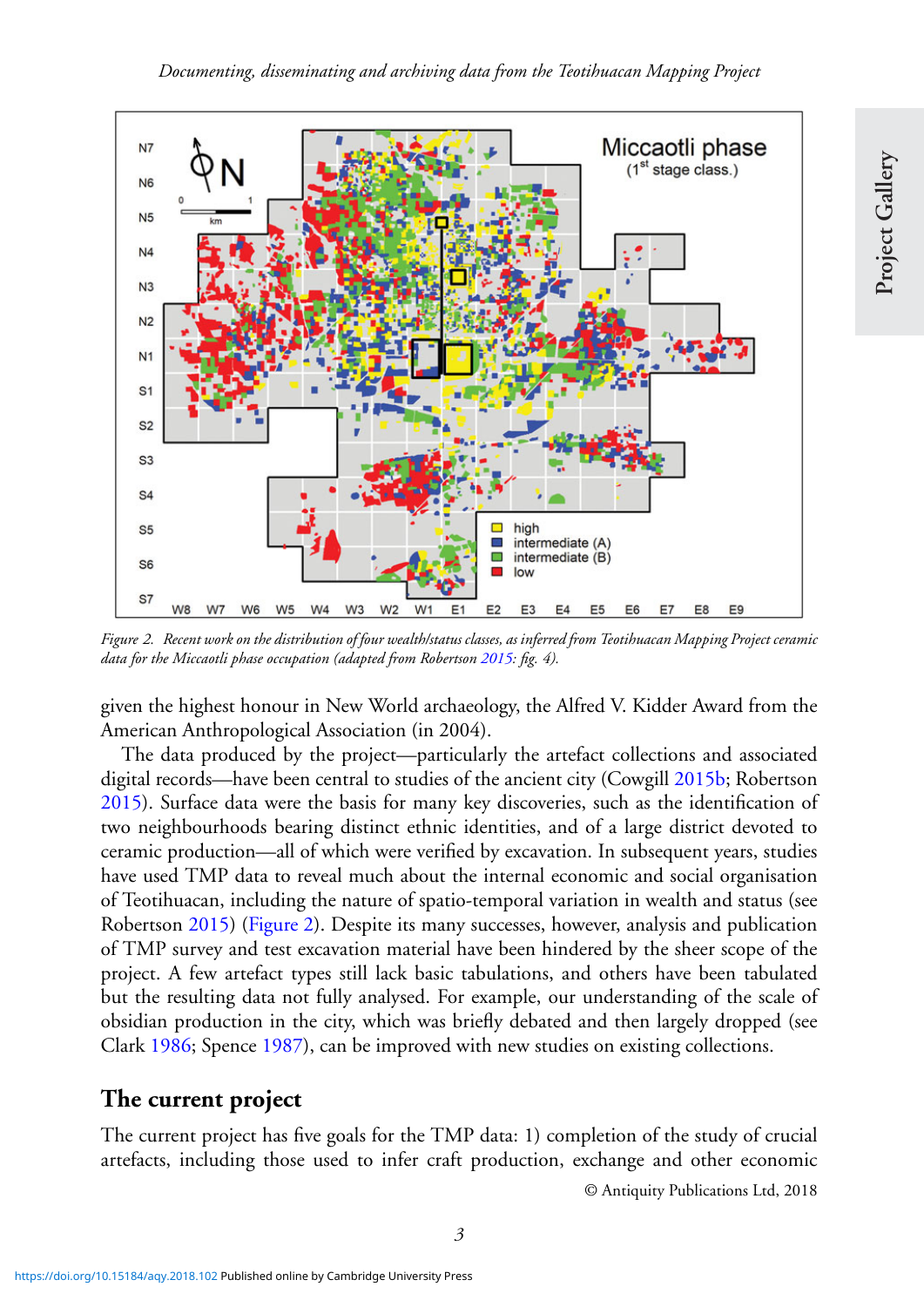**RECORD PHOTOGRAPHIC**  $TF14$ Polaroid  $/3$ Orient  $\epsilon$ .V. Film-Access-Subject  $Date$ <br> $191.8$ Lighting Comment Time & ASA ories Taken at TE B<sup>+</sup>N 3000  $5oly$  $7 - 4$  $A^{\prime}$  $N$ O  $h$ uber  $\frac{3}{2}$  $\boldsymbol{\eta}$  $\iota$  $\overline{u}$ AM Taken at TE loto que n  $\pm$ 

*Angela C. Huster* et al.

*Figure 3. Historic photograph catalogue and photographs from the Teotihuacan Mapping Project test excavations in 1964.*

activities; 2) write-up of the TMP test excavations; 3) cleaning, organising and scanning project notes and data files (Figure 3); 4) creation of new GIS shapefiles of the TMP



*Figure 4. The tDAR Collection website page for the project.*

© Antiquity Publications Ltd, 2018

architectural map to supplement extant files; and 5) depositing the digital files, along with robust descriptive and technical metadata, in a collection (Figure 4) in tDAR, where they can be accessed easily and widely and used for future education, public outreach, research and scholarship.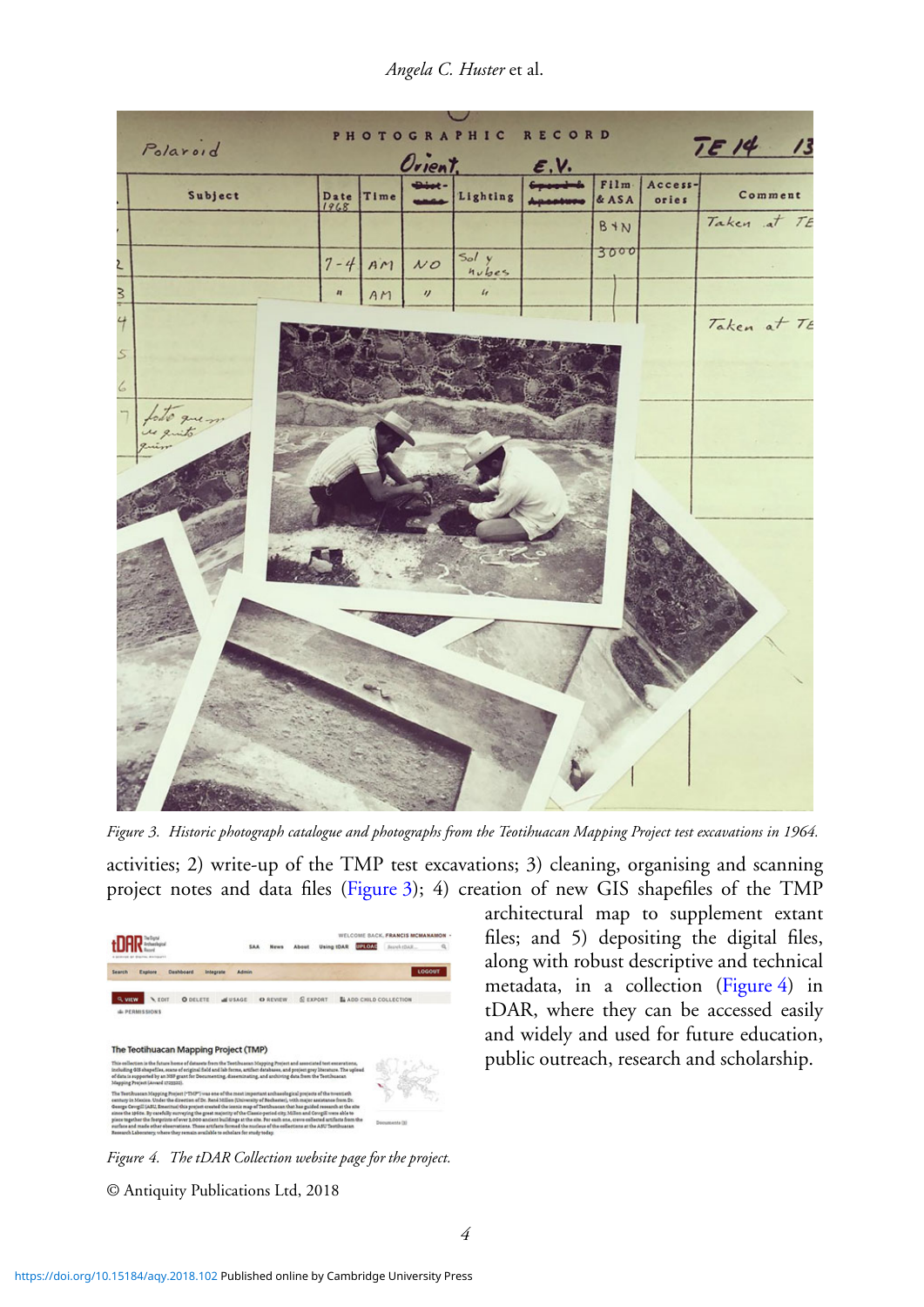<span id="page-4-0"></span>

*Figure 5. Original Teotihuacan Mapping Project (TMP) detail and current GIS digitisation of the TMP architectural map.*

## **A brief sample of current work**

A brief presentation of recent research illustrates the continuing potential of the TMP data. Robertson and Cabrera-Cortés [\(2017\)](#page-5-0) analysed the spatial distributions of artefact types potentially associated with maguey sap production. They demonstrated the utility of even the better-studied ceramic collections for answering new questions. A pilot version of the architectural GIS for the city provided comparative data on service provisioning at the site (Dennehy *et al*. [2016\)](#page-5-0), showing the continuing value of the purely spatial data generated by the project. The complete version of the TMP GIS is